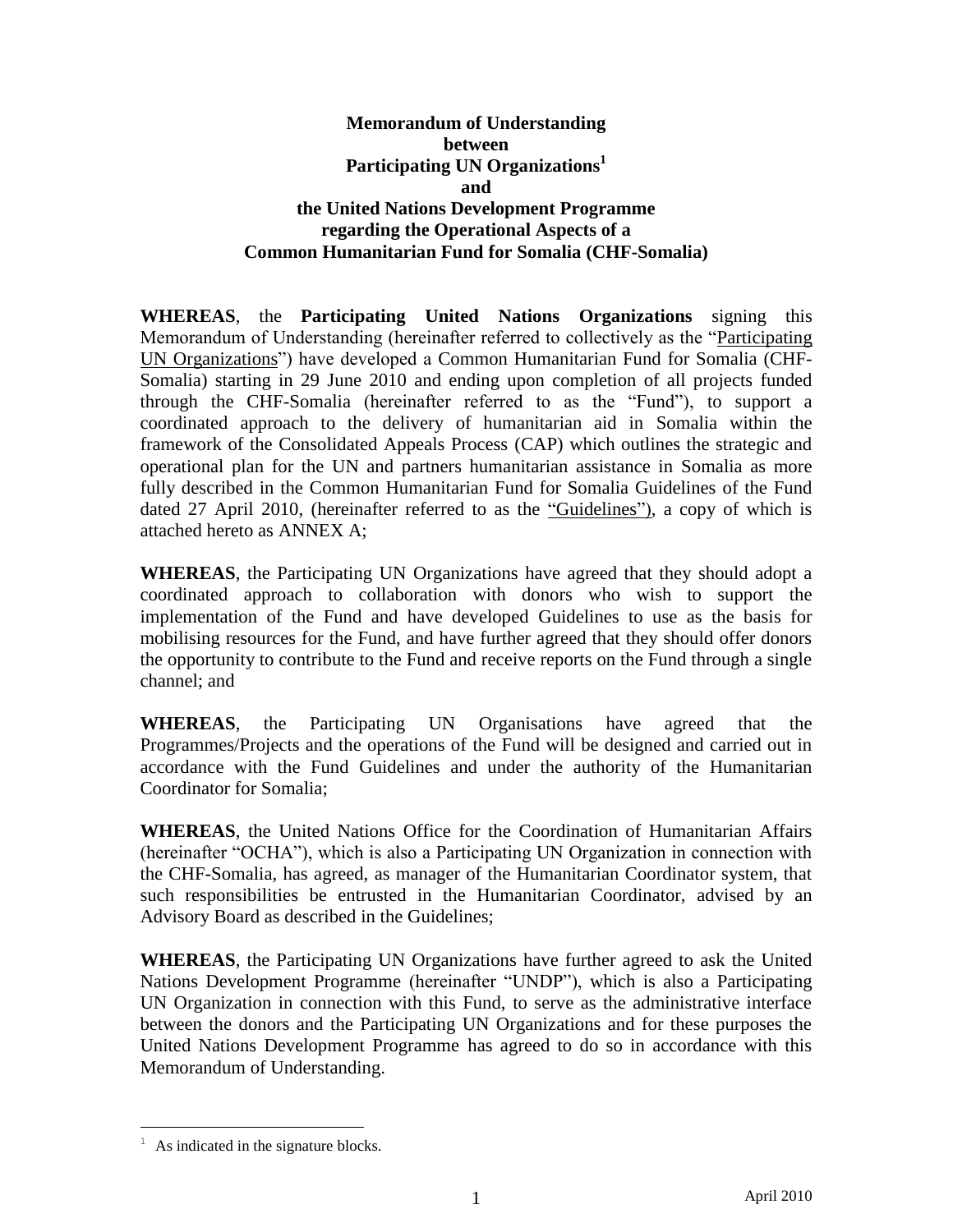**WHEREAS**, NGO partners and other designated institutions or entities will have access to the Fund through OCHA performing an additional oversight function;

**NOW, THEREFORE**, the Participating UN Organizations, OCHA and UNDP (hereinafter referred to collectively as the "Participants") hereby agree as follows:

#### **Section I Appointment of Administrative Agent; its Status, Duties and Fee**

1. The Participating UN Organizations hereby appoint the United Nations Development Programme (hereinafter referred to as the "Administrative Agent") to serve as their Administrative Agent in connection with the Fund, in accordance with the terms and conditions set out in this Memorandum of Understanding. The Administrative Agent accepts this appointment on the understanding that the Participating UN Organizations assume full programmatic and financial accountability for the funds disbursed to them by the Administrative Agent, and the Humanitarian Coordinator assumes overall responsibility for the operations of the Fund. This appointment will continue until it expires, or is terminated, in accordance with Section VIII below.

- 2. On behalf of the Participating UN Organizations, the Administrative Agent will:
	- (a) Receive contributions from donors that wish to provide financial support to the Fund;
	- (b) Administer such funds received, in accordance with this Memorandum of Understanding including the provisions relating to winding up the Fund Account and related matters;
	- (c) Subject to availability of funds, disburse such funds to each of the Participating UN Organizations in accordance with the Fund Guidelines and the decisions of the Humanitarian Coordinator;
	- (d) Maintain an Emergency Reserve in accordance with the Guidelines and the decisions of the Humanitarian Coordinator;
	- (e) Provide reporting, in accordance with Section IV below; and
	- (f) Disburse funds to any Participating UN Organization for any additional costs of the task that the Humanitarian Coordinator may decide to allocate (as referred to in Section I, Paragraph 3) in accordance with the Guidelines.

3. The Humanitarian Coordinator may request any of the Participating UN Organizations, to perform additional tasks in support of the Fund not related to the Administrative Agent functions detailed in Section I, Paragraph 2 above and subject to the availability of funds. Costs for such tasks will be agreed in advance and with the approval of the Humanitarian Coordinator be charged to the Fund as direct costs.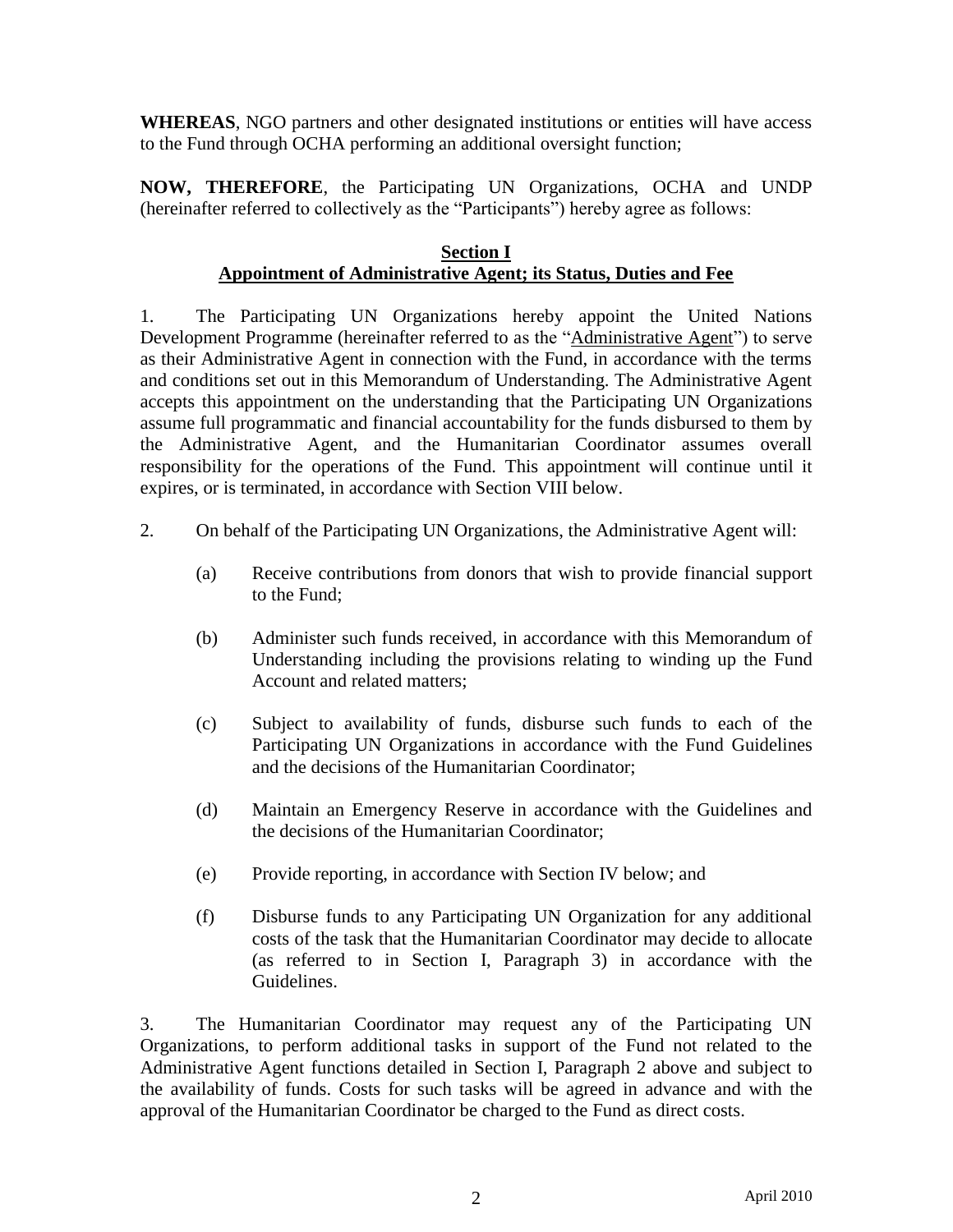4. The Administrative Agent will enter into a Standard Administrative Arrangement, in the form attached hereto as ANNEX B (hereinafter referred to as an "Administrative Arrangement"), with each donor that wishes to provide financial support to the Fund through the Administrative Agent. The Administrative Agent will not agree with the Donor to amend the terms of Annex B without prior written agreement of the Humanitarian Coordinator and the Participating UN Organizations. The Administrative Agent will ensure the posting of a copy of the Administrative Arrangement it enters into, as well as information on donor contributions, on the website of the Administrative Agent [\(http://mdtf.undp.org\)](http://mdtf.undp.org/).

5. None of the Participating UN Organizations will be responsible for the acts or omissions of the Administrative Agent or its personnel, or of persons performing services on its behalf, except in regard to its respective contributory acts or omissions. With respect to contributory acts or omissions of the Participating UN Organizations, the resulting responsibility will be apportioned among them or any one of them to the extent of such contributory acts or omissions, or as may otherwise be agreed. In addition, donors will not be directly responsible for the activities of any person employed by the Participating UN Organizations or the Administrative Agent as a result of this Memorandum of Understanding.

6. The Administrative Agent will be entitled to allocate an administrative fee of one percent (1%) of the amount contributed by each donor signing an Administrative Arrangement, to meet the Administrative Agent's costs of performing the Administrative Agent's functions described in this Memorandum of Understanding.

7. Where the Administrative Agent is also a Participating UN Organization, a clear delineation, including distinct reporting lines and an accountability framework, will be established and maintained within the organization designated as the Administrative Agent between its functions as an Administrative Agent and its functions as a Participating UN Organization.

## **Section II Financial Matters**

# The Administrative Agent

1. The Administrative Agent will establish a separate ledger account under its financial regulations and rules for the receipt and administration of the funds received pursuant to the Administrative Arrangement (hereinafter, the "Fund Account"). The Fund Account will be administered by the Administrative Agent in accordance with the regulations, rules, directives and procedures applicable to it, including those relating to interest. The Fund Account will be subject exclusively to the internal and external auditing procedures laid down in the financial regulations, rules, directives and procedures applicable to the Administrative Agent.

2. The Administrative Agent will not absorb gains or losses on currency exchanges which will increase or decrease the funds available for disbursements to Participating UN Organizations.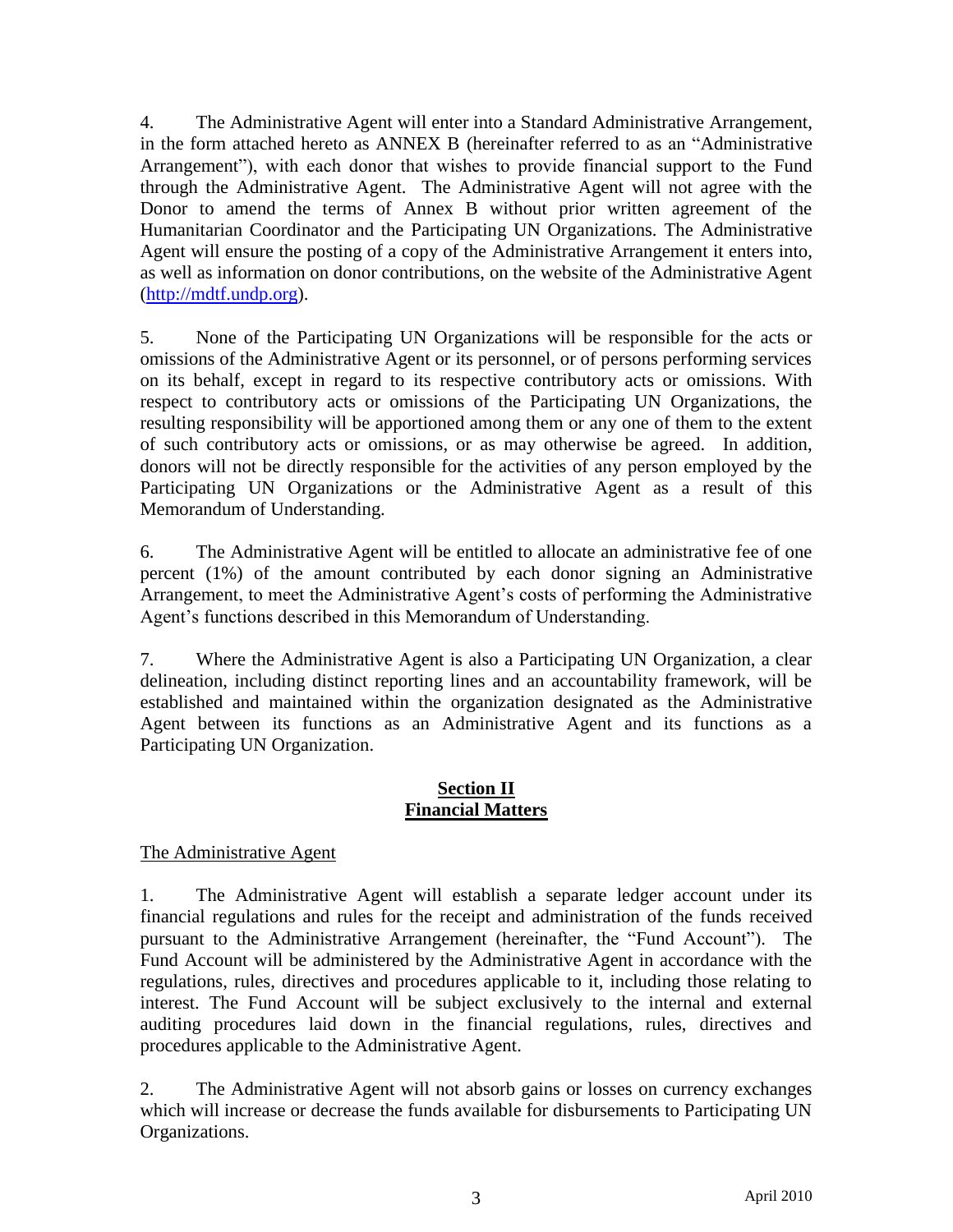3. Subject to the availability of funds, the Administrative Agent will make disbursements from the Fund Account based on instructions from the Humanitarian Coordinator, in line with the budget set forth in the programmatic document<sup>2</sup>. The disbursements will consist of direct and indirect costs as set out in the budget.

4. Subject to the availability of funds, and taking the Emergency Reserve into account, the Administrative Agent will normally make each disbursement within three (3) to five (5) business days after receipt of the relevant approved programmatic document, in accordance with the instructions received from the Humanitarian Coordinator in line with the Guidelines. The Administrative Agent will transfer funds to each Participating UN Organization through wire transfer. Each Participating UN Organization will advise the Administrative Agent in writing of the bank account for transfers pursuant to this Memorandum of Understanding. When making a transfer to a Participating UN Organization, the Administrative Agent will notify that Participating UN Organization's Treasury Operations of the following: (a) the amount transferred, (b) the value date of the transfer; and (c) that the transfer is from the United Nations Development Programme in respect of the Fund pursuant to this Memorandum of Understanding.

5. Where the balance in the Fund Account on the date of a scheduled disbursement is insufficient to make that disbursement, the Administrative Agent will consult with the Humanitarian Coordinator and make a disbursement, if any, in accordance with the Humanitarian Coordinator's instructions.

## The Participating UN Organizations

 $\overline{a}$ 

6. Each Participating UN Organization will establish a separate ledger account under its financial regulations and rules for the receipt and administration of the funds disbursed to it by the Administrative Agent from the Fund Account. That separate ledger account will be administered by each Participating UN Organization in accordance with its own regulations, rules, directives and procedures, including those relating to interest. That separate ledger account will be subject exclusively to the internal and external auditing procedures laid down in the financial regulations, rules, directives and procedures applicable to the Participating UN Organization concerned.

7. Each Participating UN Organization will use the funds disbursed to it by the Administrative Agent from the Fund Account to carry out the activities for which it is responsible as set out in the approved programmatic document, as well as for its indirect costs. The Participating UN Organizations will commence and continue to conduct operations for the programmatic activities only upon receipt of disbursements as instructed by the Humanitarian Coordinator. The Participating UN Organizations will not make any commitments above the approved budget in the approved programmatic document. If there is a need to exceed the budgeted amount, the Participating UN

 $2\,$  As used in this document, an approved programmatic document refers to an annual work plan or a programme/project document, etc., which is approved by the Humanitarian coordinator for fund allocation purposes.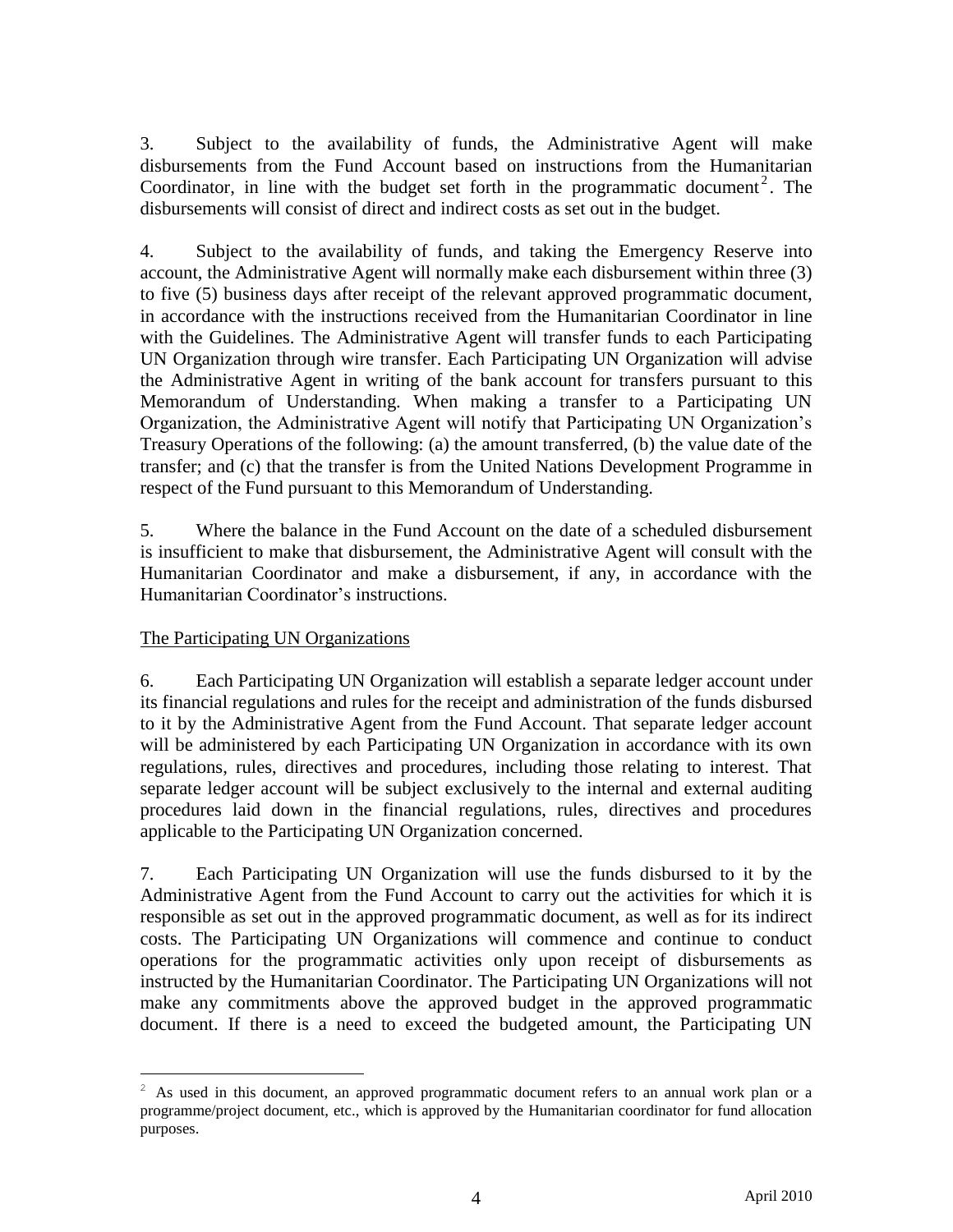Organization concerned will submit a supplementary budget request to the Humanitarian Coordinator.

8. Indirect costs of the Participating UN Organizations recovered through programme support costs will be 7%. In accordance with the UN General Assembly resolution 62/208 (2007 Triennial Comprehensive Policy Review principle of full cost recovery), all other costs incurred by each Participating UN Organization in carrying out the activities for which it is responsible under the Fund will be recovered as direct costs.

#### **Section III Activities of the Participating UN Organizations**

1. The implementation of the programmatic activities will be the responsibility of the Participating UN Organizations and will be carried out by each Participating UN Organization in accordance with its applicable regulations, rules, directives and procedures. On the termination or expiration of this Memorandum of Understanding, the matter of ownership of supplies and equipment will be determined in accordance with the regulations, rules, directives and procedures applicable to such Participating UN Organizations.

2. Any modifications to the scope of the approved programmatic document, including as to their nature, content, sequencing or the duration thereof will be subject to mutual agreement in writing between the relevant Participating UN Organization and the Humanitarian Coordinator. The Humanitarian Coordinator will promptly notify the Administrative Agent of any change in the allocations approved.

3. Where a Participating UN Organization wishes to carry out its programmatic activities through or in collaboration with a third party, it will be responsible for discharging all commitments and obligations with such third parties, and no other Participating UN Organization, nor the Administrative Agent, will be responsible for doing so.

4. In carrying out their programmatic activities, none of the Participating UN Organizations will be considered as an agent of any of the others and, thus, the personnel of one will not be considered as staff members, personnel or agents of any of the others. Without restricting the generality of the preceding sentence, none of the Participating UN Organizations will be liable for the acts or omissions of the other Participating UN Organizations or their personnel, or of persons performing services on their behalf.

5. Each Participating UN Organization will advise the Administrative Agent in writing when all activities for which it is responsible under the approved programmatic document have been completed.

6. NGO partners and other designated institutions or entities will have access to the Fund through OCHA performing an oversight function as Participating UN Organization, based on a project agreement concluded with such entities as implementing partners in accordance with OCHA's regulations, rules and procedures. The Humanitarian Coordinator will retain the responsibility for the allocation of funds to a specific NGO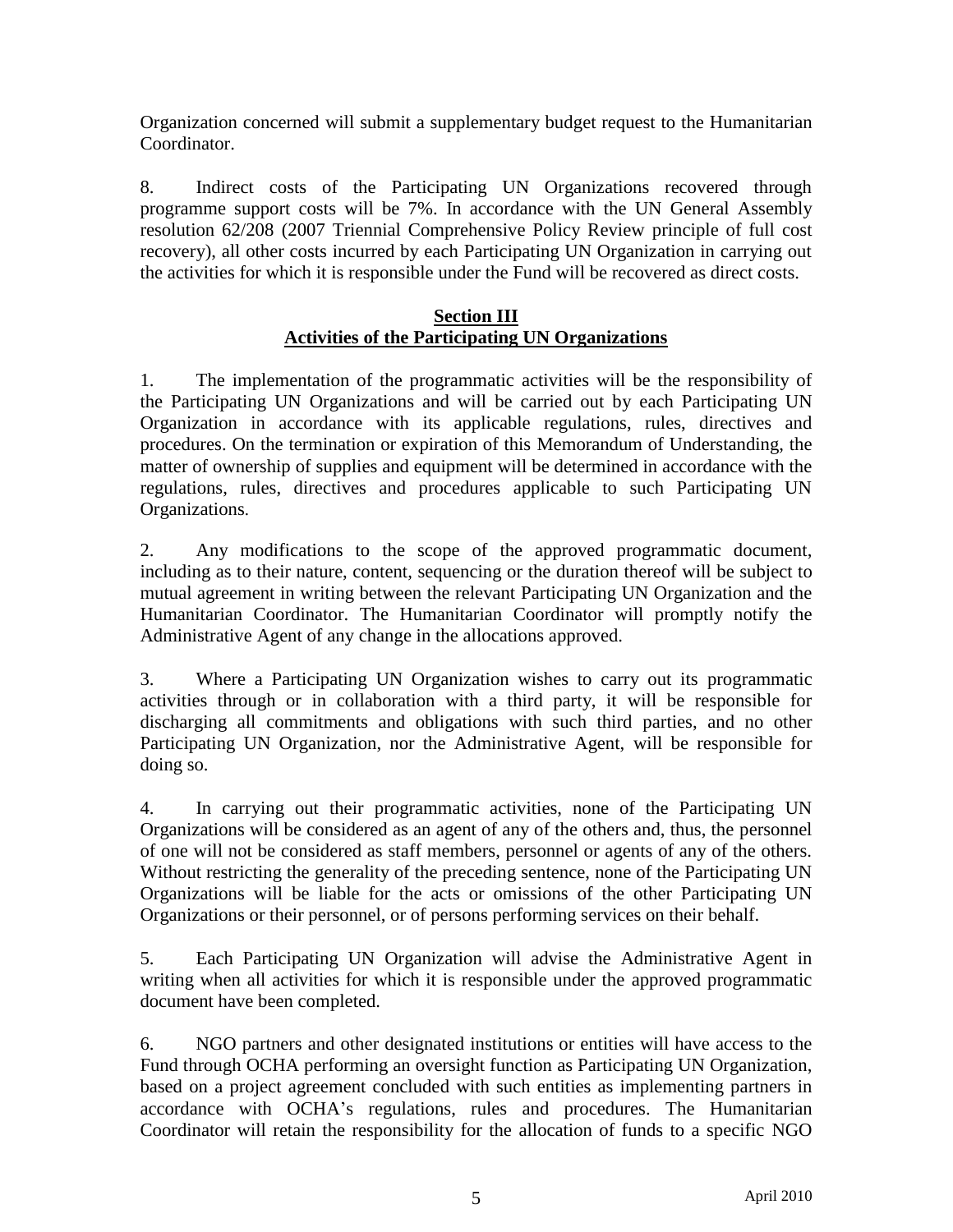and project, in line with the allocation process and in keeping with OCHA's regulations and rules.

7. The Participating UN Organizations recognize that the donors reserve the right to discontinue future contributions if reporting obligations are not met as set forth in the Administrative Arrangement; or if there are substantial deviations from agreed plans and budgets. If it is agreed among the donor(s), the Administrative Agent and the concerned Participating UN Organization under the Administrative Arrangement that there is evidence of improper use of funds, the Participating UN Organization will use its best efforts, consistent with its regulations, rules, policies and procedures to recover any funds misused. The Participating UN Organization will, in consultation with the Humanitarian Coordinator and the Administrative Agent, credit any funds so recovered to the Fund Account or agree with the Humanitarian Coordinator to use these funds for a purpose mutually agreed upon. Before withholding future contributions or requesting recovery of funds and credit to the Fund Account, the Administrative Agent, the concerned Participating UN Organization and the donor will consult with a view to promptly resolving the matter.

8. The Participating UN Organizations recognize that it is important to take all necessary precautions to avoid corrupt, fraudulent, collusive or coersive practices. To this end, each Participating UN Organization will maintain standards of conduct that govern the performance of their staff, including the prohibition of corrupt, fraudulent, collusive or coersive practices, in connection with the award and administration of contracts, grants, or other benefits, as set forth in their Staff Regulations and Rules and Financial Regulations and Rules, including regarding procurement. In the event that a Participating UN Organization determines that an allegation in relation to the implementation of activities – including that corrupt, fraudulent, collusive or coercive practices may have taken place - is credible enough to warrant an investigation, it will promptly notify the Humanitarian Coordinator and the Administrative Agent, to the extent that such notification does not jeopardize the conduct of the investigation. The allegation will be dealt with in accordance with the Participating UN Organization's accountability and oversight framework and by the Participating UN Organization's unit in charge of investigations. Upon completion of the investigation, the Participating UN Organization will inform the Humanitarian Coordinator and the Administrative Agent about the results of the investigation.

9. As an exceptional measure, particularly during the start up phase of the Fund, subject to conformity with their financial regulations, rules and directives, Participating UN Organizations may elect to start implementation of programmatic activities in advance of receipt of initial or subsequent transfers from the Fund Account by using their own resources. Such advance activities will be undertaken in agreement with the Humanitarian Coordinator on the basis of funds it has allocated or approved for implementation by the particular Participating UN Organization following receipt by the Administrative Agent of an official commitment form or signature of the Administrative Arrangements by donors contributing to the Fund. Participating UN Organizations will be solely responsible for decisions to initiate such advance activities or other activities outside the parameters set forth above.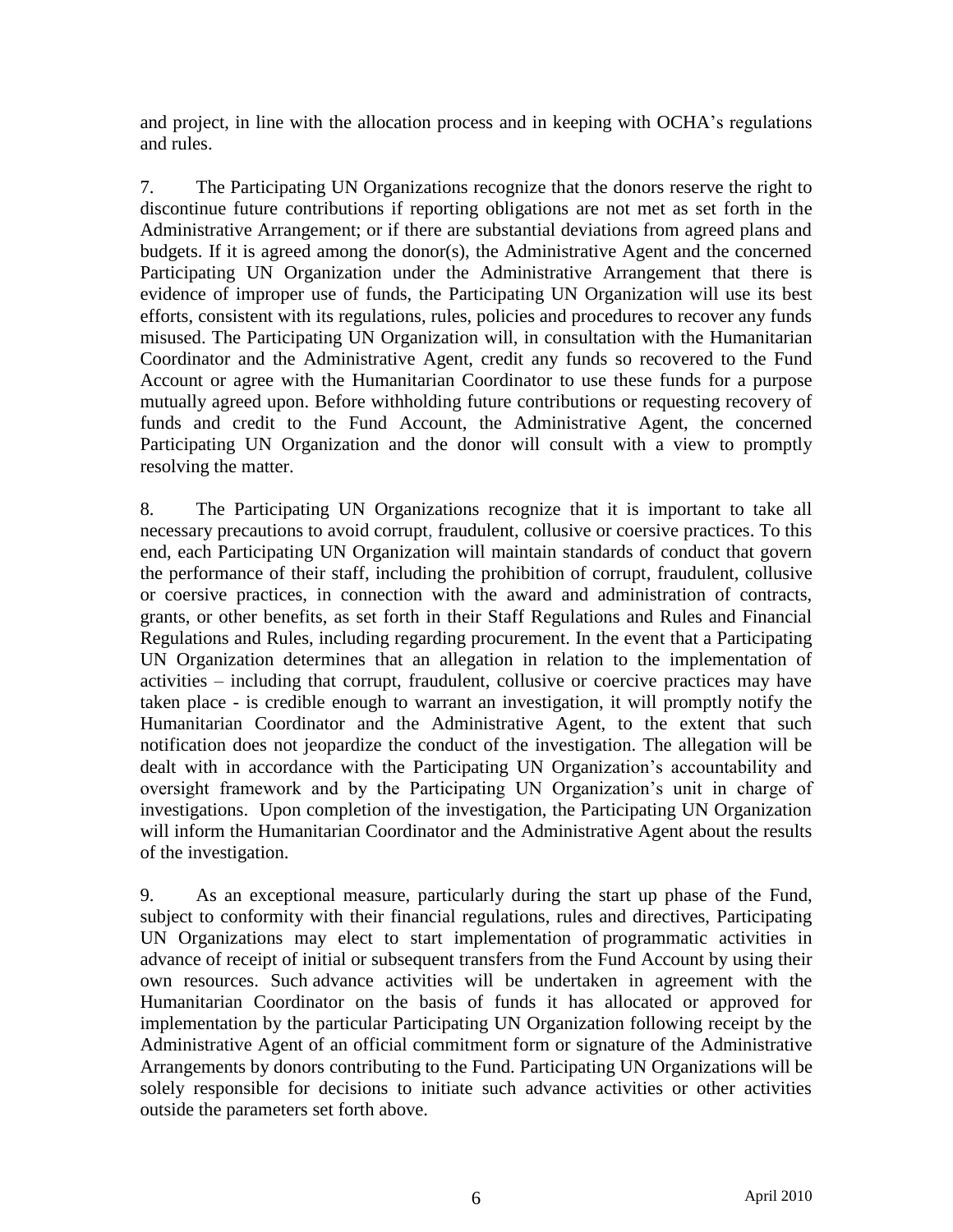# **Section IV Reporting**

1. Each Participating UN Organization will provide the Humanitarian Coordinator and the Administrative Agent with the following statements and reports prepared in accordance with the accounting and reporting procedures applicable to the Participating UN Organization concerned, as set forth in the Guidelines. The Participating UN Organizations will endeavour to harmonize their reporting formats to the extent possible.

- (a) Annual and final narrative reports for each CHF-Somalia-funded project, using the CHF-Somalia reporting template, no later than two months after the end of the calendar year;
- (b) Annual financial statements and reports as of 31 December with respect to the funds disbursed to them from the Fund Account, to be provided no later than four months (30 April) after the end of the calendar year;
- (c) Certified final financial statements and final financial reports after the completion of the activities in the approved programmatic document and including the final year of the activities in the approved programmatic document, to be provided no later than six months (30 June) of the year following the financial closing of the Fund.

2. The Administrative Agent will submit to the Humanitarian Coordinator and donors that have contributed to the Fund the following financial reports and statements:

- (a) Statements of donor commitments, deposits and transfers to Participating UN Organizations and other financial information (referred to as "CHF Somalia Funding Framework"), available directly from the publicly accessible MDTF Office GATEWAY [\(http://mdtf.undp.org\)](http://mdtf.undp.org/);
- (b) Annual consolidated financial reports, based on annual financial statements and reports received from Participating UN Organizations, no later than five months (31 May) after the end of the calendar year;
- (c) Final consolidated financial reports, based on certified final financial statements and final financial reports received from Participating UN Organizations, no later than seven months (31 July) of the year following the financial closing of the Fund;
- (d) Certified annual financial statement ("Source and Use of Funds" as defined by UNDG guidelines) on its activities as Administrative Agent, to be provided no later than five months (31 May) after the end of the calendar year; and
- (e) Certified final financial statement ("Source and Use of Funds") on its activities as Administrative Agent, to be provided no later than seven months (31 July) of the year following the financial closing of the Fund.

3. The Humanitarian Coordinator, supported by OCHA and in close consultation with the cluster leads, will provide donors that have contributed to the Fund, the Participating UN Organizations and other humanitarian and development organizations, with regular consolidated progress reports on the impact of the CHF on the humanitarian situation and response in Somalia, based on submissions provided by each Participating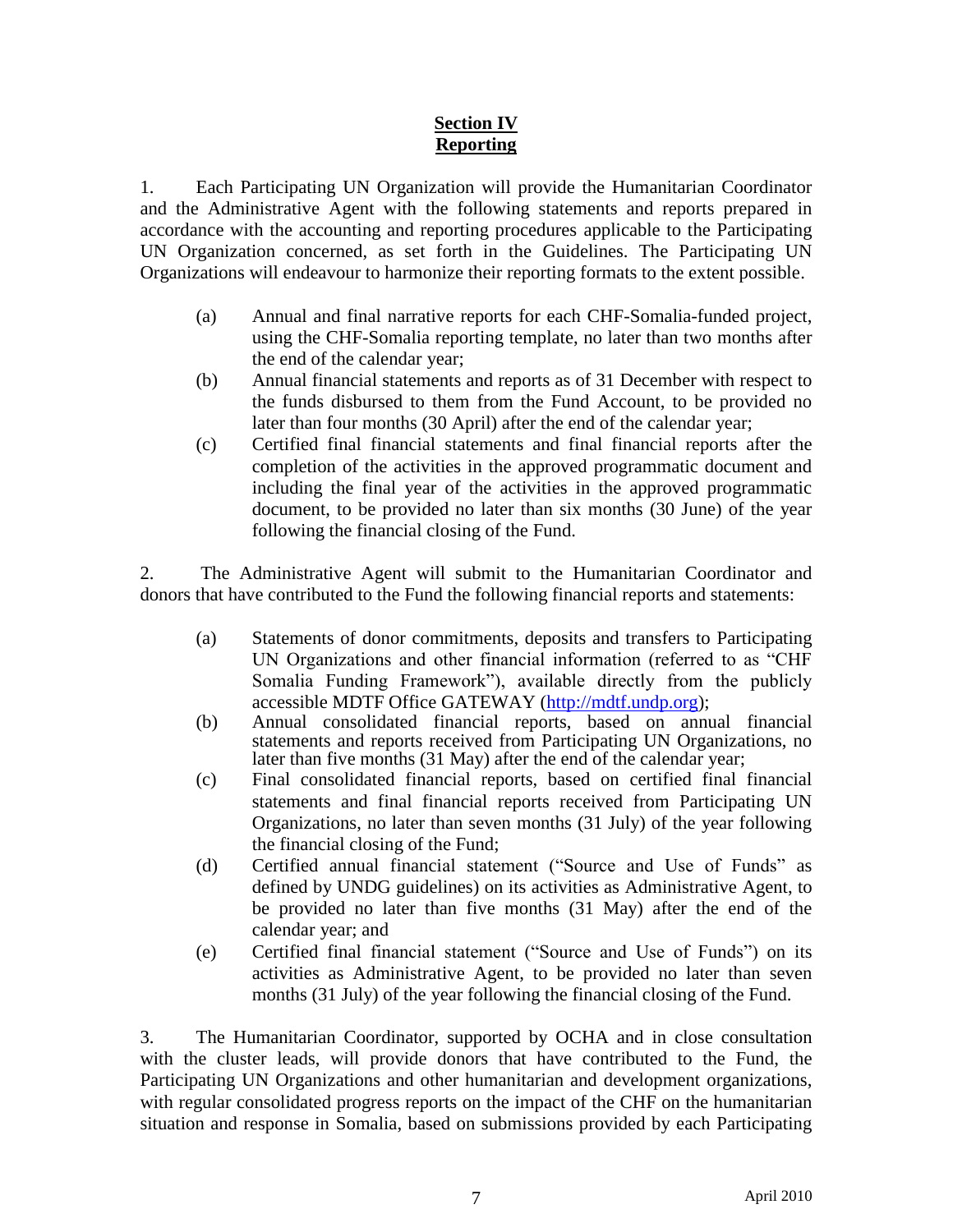UN Organization to the Humanitarian Coordinator and the Administrative Agent respectively.

4. Consolidated reports and related documents will be posted on the official CHF-Somalia website (http:// ) and the Administrative Agent website [\(http://mdtf.undp.org\)](http://mdtf.undp.org/).

## **Section V Monitoring and Evaluation**

1. Monitoring and evaluation of the Fund will be undertaken in accordance with the provisions contained in the Guidelines, which are consistent with the respective regulations, rules and procedures of the Participating UN Organizations.

2. The Advisory Board may commission an independent evaluation for selected completed projects funded by the Fund, as described in the Guidelines.

#### **Section VI Audit**

1. The Administrative Agent and Participating UN Organizations will be audited in accordance with their own Financial Regulations and Rules and, in case of MDTFs, in accordance with the Framework for auditing multi-donor trust funds which has been agreed to by the Internal Audit Services of Participating UN Organizations and endorsed by the UNDG in September 2007.

#### **Section VII Joint Communication**

1. Each Participating UN Organization will take appropriate measures to publicize the Fund and to give due credit to the other Participating UN Organizations. Information given to the press, to the beneficiaries of the Fund, all related publicity material, official notices, reports and publications, will acknowledge the role of the donors, the Participating UN Organizations, the Administrative Agent and any other relevant entities. In particular, the Administrative Agent will include and ensure due recognition of the role of each Participating UN Organization and national partner in all external communications relating to the Fund.

2. The Humanitarian Coordinator will ensure that decisions regarding the review and approval of programmes/projects funded by the Fund, as well as periodic reports and associated external evaluation reports are posted, for public information on the official website of the CHF-Somalia (http:// ).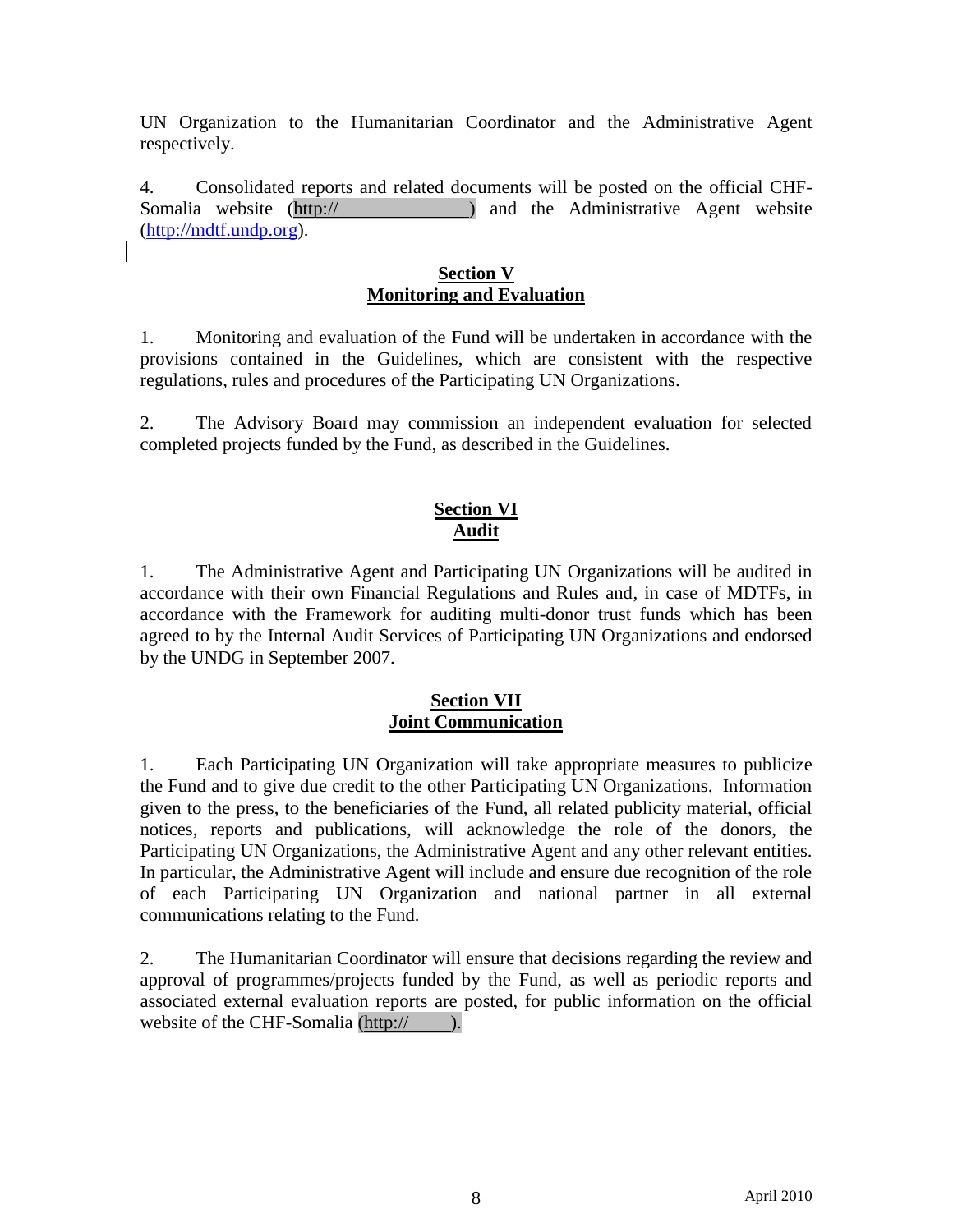#### **Section VIII Expiration, Modification and Termination**

1. This Memorandum of Understanding will expire upon winding up of the Fund, subject to the continuance in force of paragraph 5 below for the purposes therein stated.

2. This Memorandum of Understanding may be modified only by written agreement between the Participants.

3. Any of the Participating UN Organizations may withdraw from this Memorandum of Understanding upon giving thirty (30) days' written notice to all other Participants to this Memorandum of Understanding subject to the continuance in force of paragraph 5 below for the purpose therein stated.

4. The Administrative Agent's appointment may be terminated by the Administrative Agent (on the one hand) or by the mutual agreement of all Participating UN Organizations (on the other hand) on thirty (30) days' written notice to the other party, subject to the continuance in force of paragraph 5 below for the purpose therein stated. In the event of such termination, the Participants will agree on measures to bring all activities to an orderly and prompt conclusion so as to minimize costs and expense.

5. Commitments assumed by the withdrawing or terminating Participants under this Memorandum of Understanding will survive the expiration or termination of this Memorandum of Understanding or the termination of the Administrative Agent or withdrawal of a Participating UN Organization to the extent necessary to permit the orderly conclusion of the activities and the completion of final reports, the withdrawal of personnel, funds and property, the settlement of accounts between the Participants hereto and the settlement of contractual liabilities that are required in respect of any subcontractors, consultants or suppliers. Any balance remaining in the Fund Account or in the individual Participating UN Organizations' separate ledger accounts upon winding up of the Fund will be used for a purpose mutually agreed upon or returned to the donor(s) in proportion to their contribution to the Fund as agreed upon by the donors and the Humanitarian Coordinator, in consultation with Participating UN Organizations.

## **Section IX Notices**

1. Any action required or permitted to be taken under this Memorandum of Understanding may be taken on behalf of the Administrative Agent by the Executive Coordinator, Multi-Donor Trust Fund Office (MDTF Office), UNDP, or his or her designated representative, on behalf of OCHA, by the Executive Head of OCHA, or his or her designated representative, and on behalf of a Participating UN Organization by the head of office in Somalia, or his or her designated representative.

2. Any notice or request required or permitted to be given or made in this Memorandum of Understanding will be in writing. Such notice or request will be deemed to be duly given or made when it will have been delivered by hand, mail or any other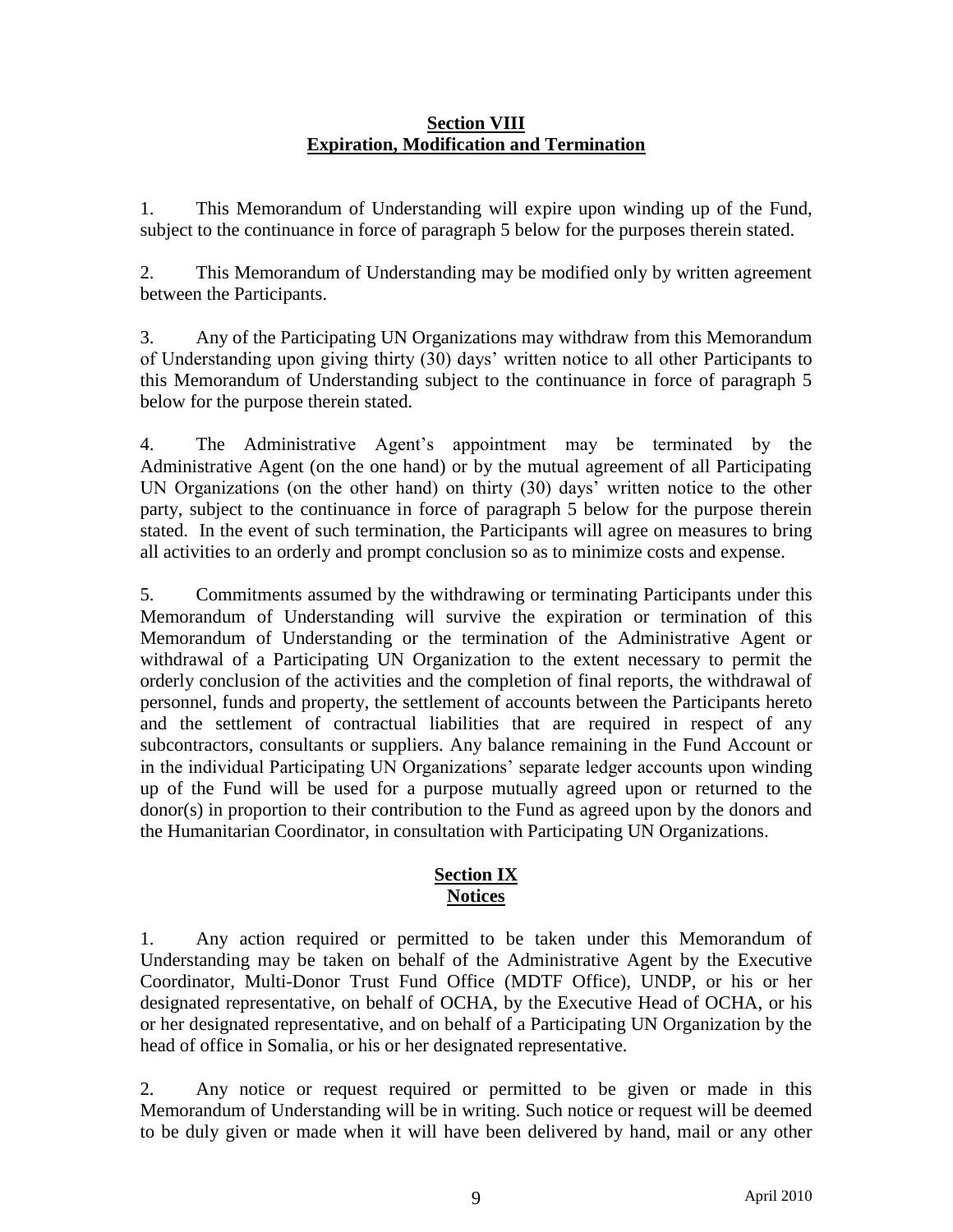agreed means of communication to the party to which it is required to be given or made, at such party's address specified in ANNEX C to this Memorandum of Understanding or at such other address as the party will have specified in writing to the party giving such notice or making such request.

# **Section X Entry into Effect**

This Memorandum of Understanding will come into effect upon signature by authorized officials of the Participants and will continue in full force and effect until it is expired or terminated.

## **Section XI Settlement of Disputes**

1. The Participants will use their best efforts to promptly settle through direct negotiations any dispute, controversy or claim arising out of or in connection with this Memorandum of Understanding or any breach thereof. Any such dispute, controversy or claim which is not settled within sixty (60) days from the date either party has notified the other party of the nature of the dispute, controversy or claim and of the measures which should be taken to rectify it, will be resolved through consultation between the Executive Heads of each of the Participating UN Organizations, OCHA and of the Administrative Agent.

**IN WITNESS WHEREOF**, the undersigned, duly authorized representatives of the respective Participants, have signed this Memorandum of Understanding in the English in **[number of signatories<sup>3</sup> ]** copies.

Signature: SIGNED Signature: SIGNED Name: Bisrat Aklilu Name: Rashid Khalikov Title: Executive Coordinator, MDTF Office Title: Director Place: New York Place: Geneva Date: 20 May 2010 Date: 19 July 2010

*For WHO For FAO*  Signature: SIGNED Signature: SIGNED Name: Marthe Everard Name: Graham Farmer Title: WHO Representative for Somalia Title: OIC FAO Somalia Place: Nairobi, Kenya Place: Nairobi, Kenya Date: 7 May 2010 Date: 13 May 2010

 $\overline{a}$ 

*For the Administrative Agent For the United Nations Office for the Coordination of Humanitarian Affairs (OCHA)*

<sup>&</sup>lt;sup>3</sup> Additional signatories can be included through addendum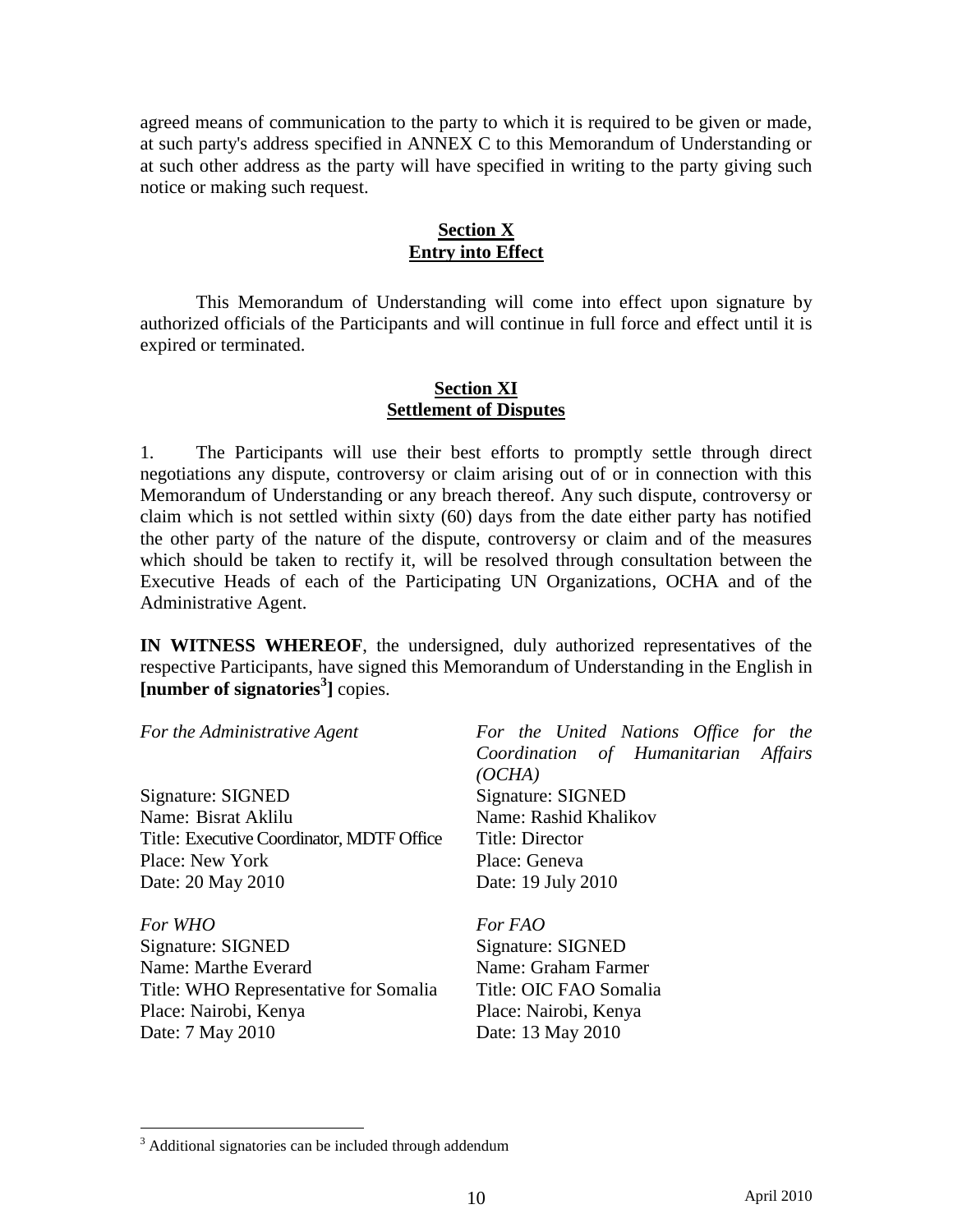#### *For UNHCR For UNDP*

Signature: SIGNED Signature: SIGNED Name: Ayaki Ito Name: Álvaro Rodríguez Title: Deputy Representative Title: Country Director Place: Nairobi, Kenya Place: Nairobi, Kenya Date: 14 May 2010 Date: 14 May 2010

## For UNICEF For WFP

Signature: SIGNED Signature: SIGNED Name: Rozanne Chorlton Name: Stefano Porretti Title: Representative Title: Representative Place: Nairobi, Kenya Place: \_ Date: Date: 2 June 2010

#### *For UNFPA For UNOPS*

Signature: SIGNED Signature: SIGNED Name: Rogaia Abdelrahim Name: Nick O'Regan Date: 1 April 2011 Date: 1 April 2011

*For UN-Habitat* Signature: SIGNED Name: David Hastie Title: Agency Head, Office of Management Place: Nairobi Date: 15 June 2012

Title: Deputy Representative OIC Title: Representative, Operations Centre Director<br>Place: Nairobi, Kenya Place: Nairobi, Kenya Place: Nairobi, Kenya

\*\*\*\*\*\*\*\*\*\*\*\*\*\*\*\*\*\*\*\*\*\*\*\*\*\*\*\*\*\*\*\*\*\*\*\*\*\*\*\*\*\*\*\*\*\*\*\*\*\*\*\*\*\*\*\*\*\*\*\*\*\*\*\*\*\*\*\*

ANNEX A: Guidelines - Common Humanitarian Fund for Somalia (CHF-Somalia) \*\*\*\*\*\*\*\*\*\*\*\*\*\*\*\*\*\*\*

ANNEX B: Standard Administrative Arrangement between the Donor and the Administrative Agent

\*\*\*\*\*\*\*\*\*\*\*\*\*\*\*\*\*\*\*

ANNEX C: Notices

\*\*\*\*\*\*\*\*\*\*\*\*\*\*\*\*\*\*\*